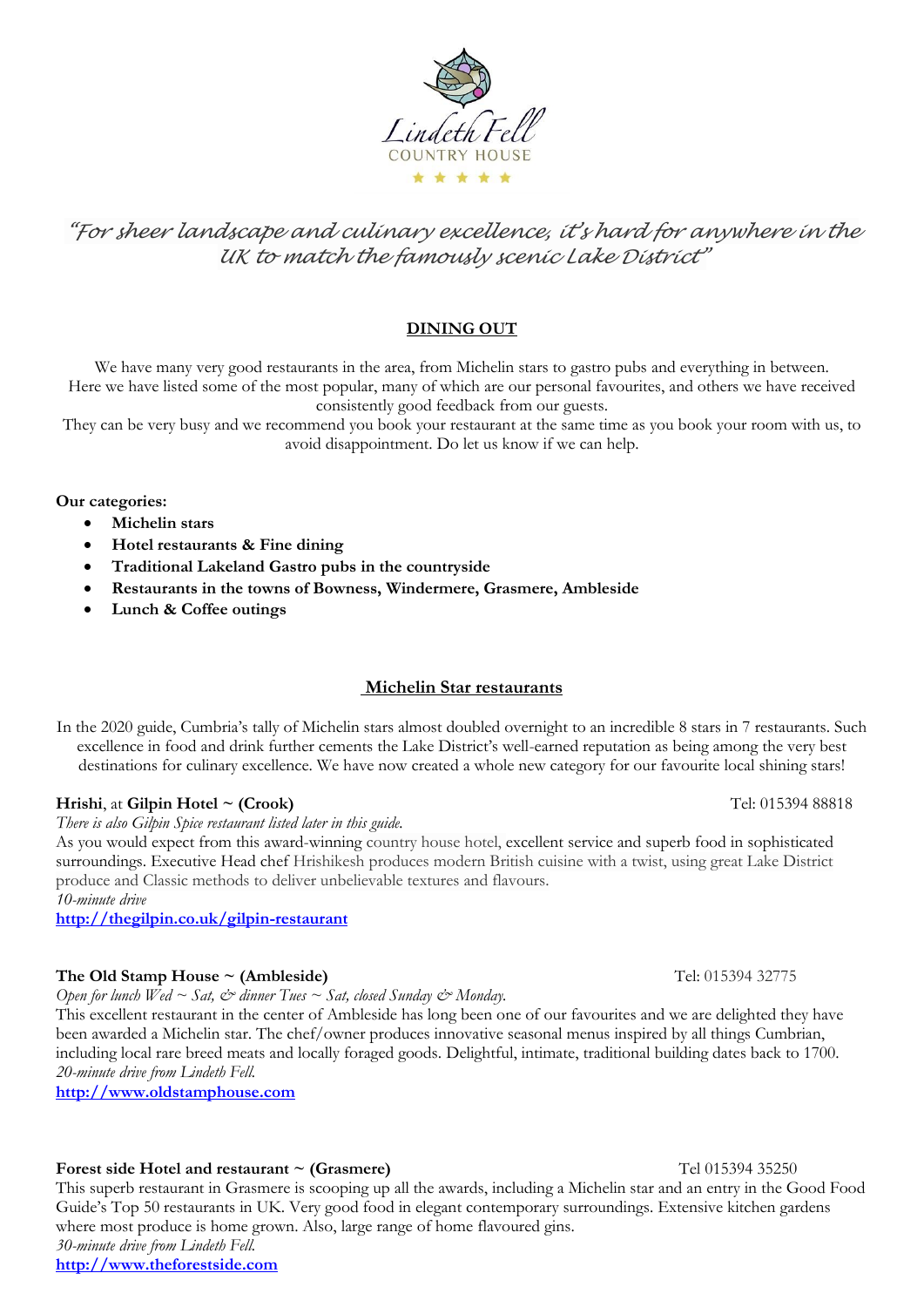#### Saturday offering a superb  $\dot{f}$  30 three-course menu. The furthest away of all our recommendations, but perfect for lunch with a lovely scenic drive there and back.

room looks on to red squirrels feeding and the forest beyond. The six-course Taste Cumbria menu is £70 with wine pairings from £45, it is available in the evenings Tuesday – Saturday. The restaurant is open for lunches Thursday to

"spot in the Good Food Guide. The finest of cutting-edge dining with a truly amazing tasting menu using totally

Cumbrian produce. Since opening his business in Cartmel Simon Rogan has earned himself an impeccable reputation both

*I hours drive.*

http:/[/www.thecottageinthewood.co.uk](http://www.thecottageinthewood.co.uk/)

# **Hotel restaurants & Fine Dining**

**Gilpin Spice at Gilpin Hotel ~ (Crook)** Tel: 015394 88818 One of our favourites, Gilpin Spice is the more informal restaurant at The Gilpin Hotel. Modern décor, an open kitchen and a menu of sharing dishes from countries along the spice trail, from the Indian sub-continent to Malaysia, Thailand, Indonesia, the Philippines, Japan and China. Reasonably priced and well worth a visit. *10-minute drive*

**<http://thegilpin.co.uk/gilpin-restaurant>**

**Henrock at Linthwaite House Hotel Telephone 015394 88600** 

A new, informally elegant restaurant by Simon Rogan. True to the Simon Rogan's ethos, the focus lies on beautiful local ingredients, including produce from his own farm located just a few miles away in the Cartmel Valley. Henrock's á la carte menu features small plates and sharing dishes that are influenced by techniques and produce discovered on the chefs travels around the world. Henrock is open for dinner in the restaurant or lunch & afternoon tea in the Bar /conservatory. *3 minute drive*

**<https://www.henrock.co.uk/>**

# **Storrs Hall Hotel ~ (Bowness) Tel: 01539447111**

Grade 11 listed mansion with an elegant AA 2 rosette restaurant. Plenty of choice on the menu, delicious food and friendly efficient service. The dining room looks onto well-tended gardens, and lawns rolling down to the lake in the distance. *5-minute drive from Lindeth Fell* [http://www.storrshall.com](http://www.storrshall.com/)

# **………and two super restaurants just bubbling under the Michelin star recognition:**

# Lake Road Kitchen ~ (Ambleside) **Tel:** 015394 22012

Open for dinner Wed  $\sim$  Sun, closed Monday  $\mathcal{E}^*$  Tuesday.

A superb, extremely innovative restaurant in the centre of Ambleside, with simple Scandi inspired décor. The five, eight & twelve course tasting menus with optional wine pairings change frequently. The 'Noma' trained head chef explores the food of the North, and his menus are of course full of locally sourced and foraged ingredients. *20 minutes' drive from Lindeth Fell.* <http://lakeroadkitchen.co.uk/>

### **L'Enclume ~ (Cartmel)** Tel: 015395 36362

*30-minute drive from Lindeth Fell.*  **[http://www.lenclume.co.uk](http://www.lenclume.co.uk/)**

*Open for lunch*  $\mathcal{Q}$  *dinner Tues*  $\sim$  *Sun, closed Monday.* Officially the UK's Best restaurant in 2020! Two Michelin Stars, 5 AA rosettes and now back at the "Number 1 in the UK

internationally and locally. Stunning  $\sim$  we love it!

#### **The Cottage in the Wood ~ (Whinlatter)** The Cottage in the Wood ~ (Whinlatter) Tel: 017687 78409. A gourmet retreat nestled among the trees of the Whinlatter mountains. Delicious food and warm ambiance. The dining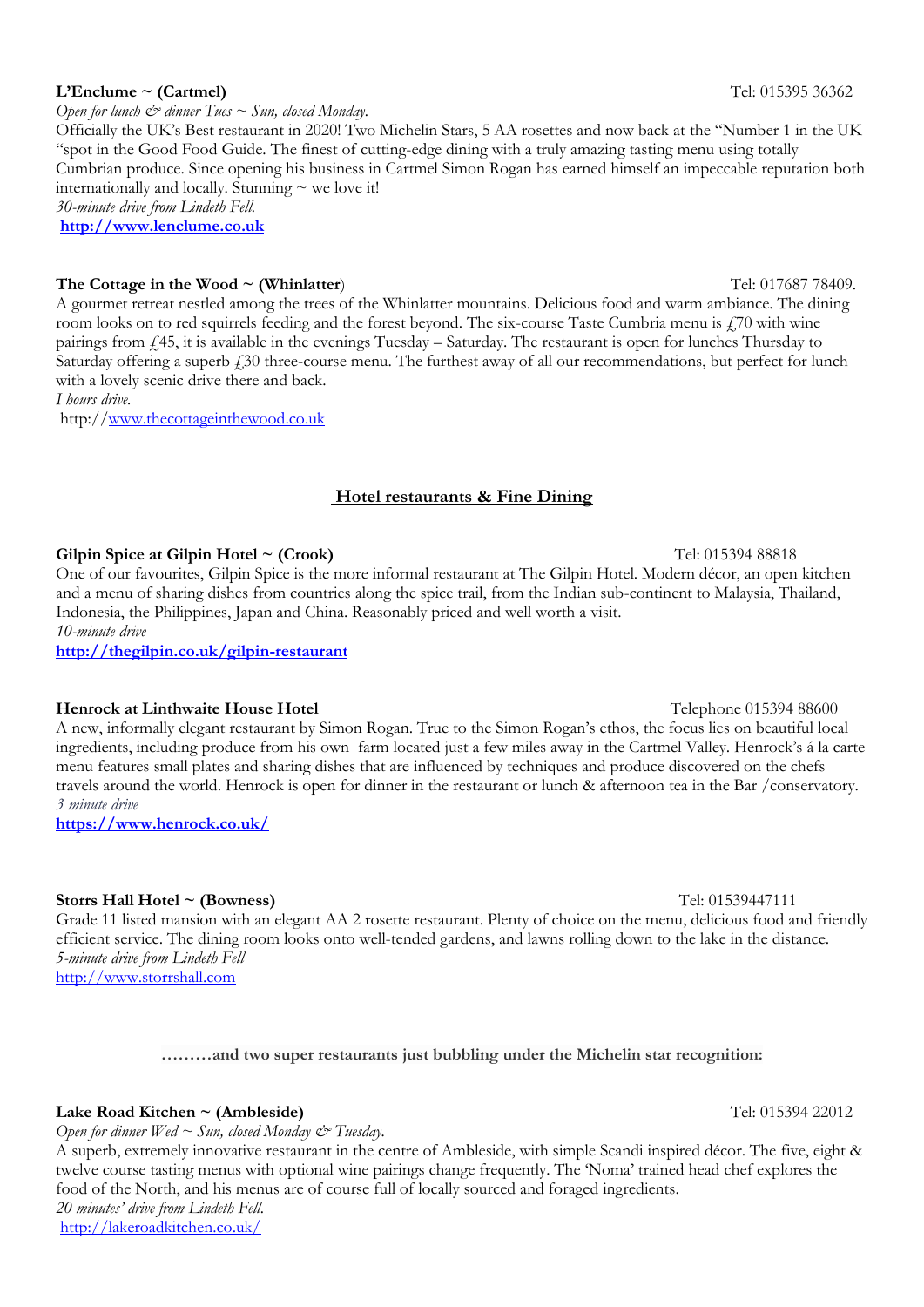**Brown Horse ~ (Winster). Constant Constant Constant Constant Constant Constant Constant Constant Constant Constant Constant Constant Constant Constant Constant Constant Constant Constant Constant Constant Constant Const** 

# An impressive new glass and slate restaurant with wonderful views over Lake Windermere and the surrounding

# **Traditional Lakeland Gastro pubs in the countryside**

*Open every day lunch*  $12 - 2$  (3pm  $w/e$ ) and dinner 6 – 9pm. Convenient and consistently good. One of our favourites. A charming, typical Lakeland village pub and restaurant, serving reasonably priced and good pub meals in traditional surroundings. Much of their produce is home grown and reared and they have their own micro-brewery on site.

They now also offer our guests a 10% discount on food (ask at our reception for the discount card you will need to take with you.)

countryside. Superb food, currently 3 AA rosette. A panoramic terrace for drinks in summer, and stylish lounges. Offers a

*7-minute drive from Lindeth Fell.* **[http://www.thebrownhorseinn.co.uk](http://www.thebrownhorseinn.co.uk/)**

# **Punchbowl Inn ~ (Crosthwaite)** Tel: 015395 68237

*Open daily Lunch 12 – 5.30 Dinner 5.30 – 9pm* This award-winning country inn has a deserved reputation for excellent food and good service. The restaurant is a blend of contemporary and traditional style with flagged stone floors, faded rugs and fashionably muted colour schemes. *12-minute drive from Lindeth Fell.*

**[http://www.the-punchbowl.co.uk](http://www.the-punchbowl.co.uk/)**

# **Drunken Duck ~ (Brathay, Ambleside.)** Tel: 015394 36347

*Open every day lunch and dinner.*  Long standing gastro pub/restaurant with great character. The most well-known of the good pubs in the area Stylish décor and a good menu, but further away! *23 minutes' drive from Lindeth Fell.*

**[http://drunkenduckinn.co.uk](http://drunkenduckinn.co.uk/)**

# **The Mason's Arms ~ (Strawberry Bank)** The Mason's Arms ~ (Strawberry Bank)

Formerly a 17th-century farmhouse, this traditional Lakeland pub has sensational sweeping views over the gentle Winster valley. Cosy snugs, toasty fires, flagged floors, low-beamed ceilings, plus handsome cooking and decent ales. Upstairs, there are two smarter, more intimate dining areas. Food is above average pub classics, done with style and confidence. *12 minutes' drive from Lindeth Fell.*

**[www.masonsarmsstrawberrybank.co.uk](http://www.masonsarmsstrawberrybank.co.uk/)**

# **The Queens Head ~ ( Troutbeck )**  $Tel: 01539432404$

The Queens Head is perched high on a hill above the stunning Troutbeck Valley, on the way to the Kirkstone Pass. This traditional stone and slate 17th Century Inn has been completely restored following a fire in 2014. Now there is light oak flooring, exposed beams and open fires. Serving generous but unpretentious pub food, catering for walkers. *15 minutes' drive from Lindeth Fell.*

# **The Wild Boar Inn ~ ( Crook )** Tel: 015394 45225

This former coaching Inn stands out from the crowd with its own grill and smokehouse restaurant. Hearty meals including excellent steaks.Traditional décor and antique furniture. Also has its own micro brewery with smoked beer! *5 minute drive from Lindeth Fell*

### **The Samling ~ (Ambleside)** Tel: 015394 31922

*5 miles, 13-minute drive from Lindeth Fell* **[https://www.thesamlinghotel.co.uk](https://www.thesamlinghotel.co.uk/)**

truly indulgent gastronomic experience. Perfect for a celebration meal.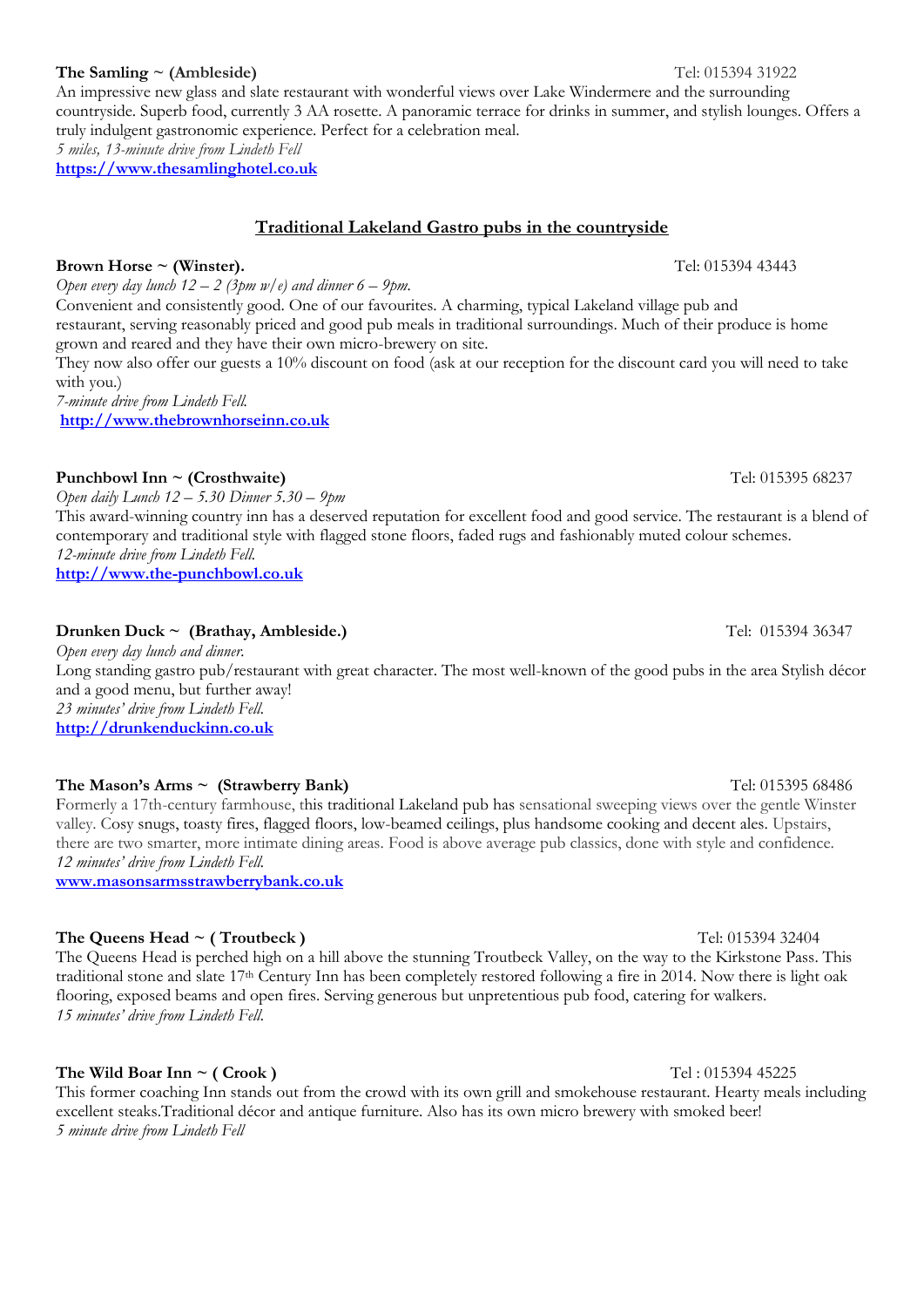### **Restaurants in the surrounding towns**

**Heft ~ High Newton** Tel: 015395 30017

Heft is a former 17th Century coaching Inn in the village of High Newton, formerly The Crown Inn, owned by Cumbrian husband and wife team Kevin and Nicola. Chef patron Kevin Tickle spent almost a decade at Cartmel's two Michelin star [L'Enclume](https://www.lancashirelife.co.uk/food-drink/how-simon-rogan-coped-in-lockdown-1-6847747) and later opened Grasmere's one Michelin star [Forest Side.](https://www.lancashirelife.co.uk/food-drink/food-and-drink-features/kevin-tickle-the-award-winning-chef-at-the-forest-side-in-grasmere-1-5057067) After a year long refurbishing, the Inn has a contemporary bar area serving quality beers and carefully selected wines, and a 28 cover fine-dining restaurant. Kevin serves modern British food, using a wealth of locally reared and farmed produce in his dishes. *20 minute drive from Lindeth Fell*

[http://www.hefthighnewton.co.uk](http://www.hefthighnewton.co.uk/)

### **Kysty ~ Ambleside** Tel : 015394 33647

This is an intimate bistro with a cosy homely feel. A stone's throw from sister restaurant, The Old Stamp House, Chef Ryan Blackburn has decided, during the current Covid situation, to offer a simplified version of the Old Stamp House menu at Kysty. The seasonal menu is brim full of dishes inspired by the Cumbrian landscape that surrounds us. In January 2021 awarded a Michelin plate for excellent food. *20-minute drive*

**Villa Positano ~ (Bowness)** Tel: 015394 45663

*Open Thursday ~ Monday 5pm ~ 9pm. Closed Tuesday & Wednesday.* Authentic Italian through and through from the owners, to the food, the friendly waiters, the music and the atmosphere. A lovely Trattoria with a very good reputation. Booking essential. *5-minute drive from Lindeth Fell*

No web site.

# **Café Italia ~ (Windermere)** Tel: 015394 46228

*Open daily 8am ~ 11pm*

Lively, casual Italian restaurant on 3 floors, also a balcony at the top and patio seating with heaters. Buzzing, popular and friendly with excellent pizzas, pasta, sandwiches & salads. Sit outside & watch the world go by in Mediterranean café style! Spotlessly clean, pleasant décor, cheerful, friendly, hardworking staff. Highly recommended. No reservations taken, walk in only. Cash only, no cards

### **Zeffirelli's ~ (Ambleside), and Fellini's ~ (Ambleside)** Tel :015394 33845 / 32487

*Open daily till 10 pm .*

Two extremely good sister restaurants in Ambleside serving delicious vegetarian menus with great flair, in elegant surroundings.

They both have excellent small independent cinemas attached and also offer a double bill of dinner and a movie. *20-minute drive*

**<http://www.zeffirellis.com/restaurant>**

### **Porto ~ (Bowness)** Tel: 015394 48242

*Closed Tuesday Lunch 12 – 2.00 Dinner 6.00 till late* Popular restaurant **s**erving a mix of classic and contemporary European dishes. *5-minute drive from Lindeth Fell* **[http://www.porto-restaurant.co.uk](http://www.porto-restaurant.co.uk/)**

### **Hooked ~ ( Windermere)** Tel: 015394 48443

*Closed Monday. Dinner 5.30 – 9pm* This is a small casual fish restaurant in Windermere. Very simple décor with wooden tables serving only seafood. *10 minute drive.*

**[http://www.hookedwindermere.co.uk](http://www.hookedwindermere.co.uk/)**